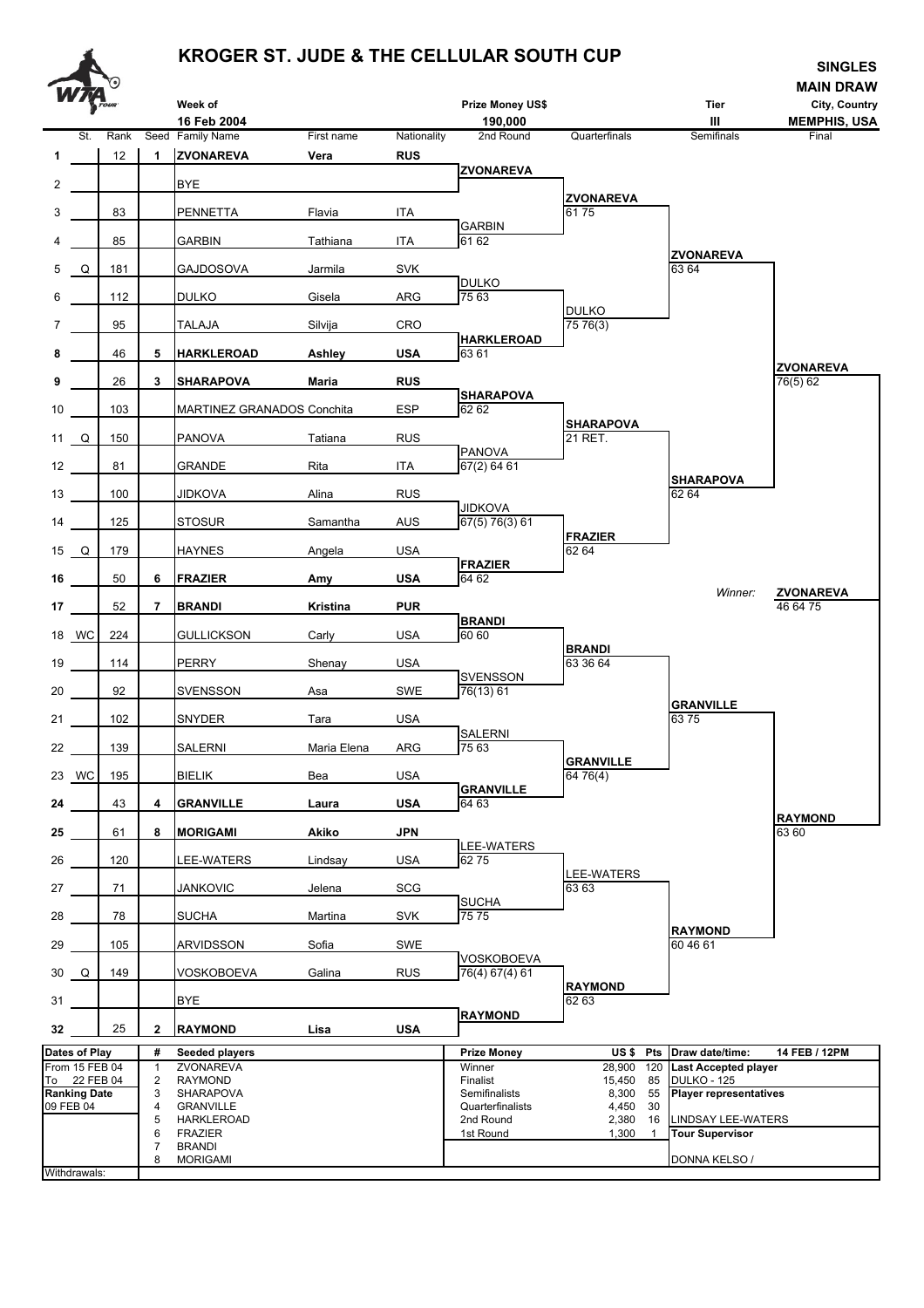

| Dates of Play          | # | <b>Seeded teams</b> |     | <b>Prize Monev</b> | US \$/team | Pts Draw date/time:<br>14 FEB / 12PM |
|------------------------|---|---------------------|-----|--------------------|------------|--------------------------------------|
| From 15 FEB 04         |   | GARBIN              | 109 | Winners            |            | 8.500 120 Last Accepted team         |
| <b>To</b><br>22 FEB 04 |   | <b>GRANDE</b>       |     | <b>Finalists</b>   | 4.580      | 85 AUGUSTUS / GRANDIN - 264          |
| <b>Ranking Date</b>    | 2 | <b>SVENSSON</b>     | 118 | Semifinalists      | 2.460      | 55 Player representatives            |
| 09 FEB 04              |   | TU                  |     | 2nd Round          | 1.320 30   |                                      |
|                        |   | <b>JIDKOVA</b>      | 148 | 1st Round          | 700        | <b>AMANDA AUGUSTUS</b>               |
|                        |   | <b>MORIGAMI</b>     |     |                    |            | Tour Supervisor / Referee            |
|                        | 4 | <b>MCSHEA</b>       | 149 |                    |            |                                      |
|                        |   | <b>MUSGRAVE</b>     |     |                    |            | DONNA KELSO /                        |
| Withdrawals:           |   |                     |     |                    |            |                                      |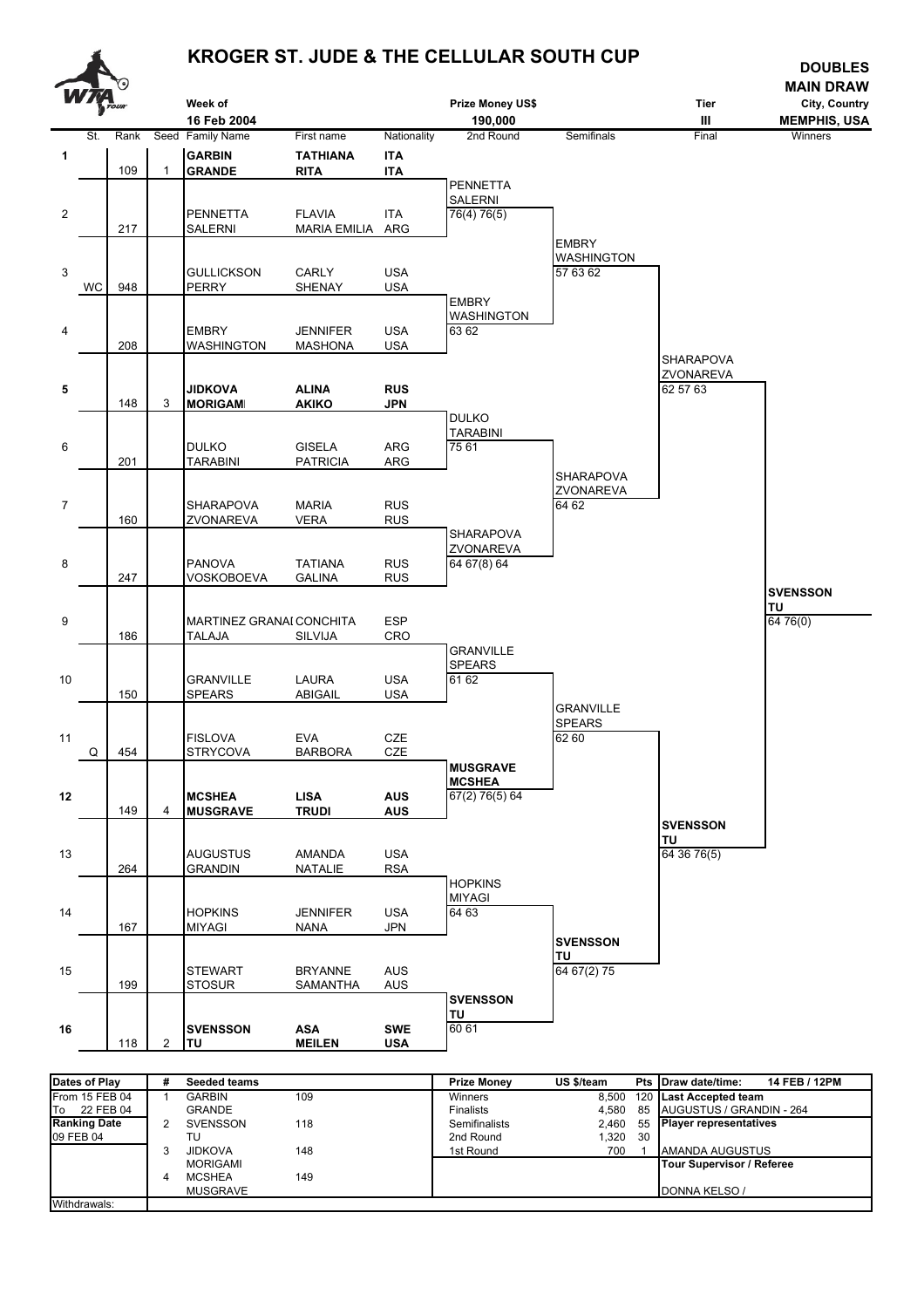

## **KROGER ST. JUDE & THE CELLULAR SOUTH CUP SINGLES**

|                 |                                                       | ೧              |                          | Week of<br>16 Feb 2004                                                    |                     |                    | Prize Money US\$<br>190,000         |                                   | Tier<br>Ш                                                                                                    | ᇭᇻᇦᆸᇦ<br><b>QUALIFYING</b><br>City, Country<br><b>MEMPHIS, USA</b> |
|-----------------|-------------------------------------------------------|----------------|--------------------------|---------------------------------------------------------------------------|---------------------|--------------------|-------------------------------------|-----------------------------------|--------------------------------------------------------------------------------------------------------------|--------------------------------------------------------------------|
| 1               | St.                                                   | Rank<br>166    |                          | Seed Family Name<br>LEE                                                   | First name<br>JANET | Nationality<br>TPE | 2nd Round                           | Finals                            | Qualifiers                                                                                                   |                                                                    |
|                 | 2 WC                                                  | NR.            |                          | <b>COHEN</b>                                                              | <b>AUDRA</b>        | <b>USA</b>         | LEE<br>75 62                        |                                   |                                                                                                              |                                                                    |
| 3               |                                                       | 314            |                          | <b>BRADSHAW</b>                                                           | <b>ALLISON</b>      | <b>USA</b>         |                                     | <b>LEE</b><br>64 67(4) 75         |                                                                                                              |                                                                    |
| 4               |                                                       | 185            |                          | <b>TAYLOR</b>                                                             | SARAH               | <b>USA</b>         | <b>TAYLOR</b><br>61 64              |                                   |                                                                                                              |                                                                    |
| 5               |                                                       | 181            |                          | GAJDOSOVA                                                                 | JARMILA             | <b>SVK</b>         |                                     |                                   | GAJDOSOVA<br>62 57 64                                                                                        |                                                                    |
| 6               |                                                       | 207            |                          | <b>OSTERLOH</b>                                                           | LILIA               | <b>USA</b>         | <b>GAJDOSOVA</b><br>62 62           |                                   |                                                                                                              |                                                                    |
| 7               |                                                       | 172            |                          | <b>GRANDIN</b>                                                            | NATALIE             | <b>RSA</b>         |                                     | GAJDOSOVA<br>26 76(1) 61          |                                                                                                              |                                                                    |
| 8               |                                                       | 142            | 5                        | <b>OBZILER</b>                                                            | <b>TZIPORA</b>      | <b>ISR</b>         | <b>OBZILER</b><br>64 61             |                                   |                                                                                                              |                                                                    |
| 9               |                                                       | 115            | $\mathbf{2}$             | <b>STRYCOVA</b>                                                           | <b>BARBORA</b>      | <b>CZE</b>         |                                     |                                   |                                                                                                              |                                                                    |
|                 | 10 ALT                                                | 270            |                          | <b>TIENE</b>                                                              | CARLA               | <b>BRA</b>         | <b>STRYCOVA</b><br>60 62            |                                   |                                                                                                              |                                                                    |
| 11              |                                                       | 200            |                          | <b>SPEARS</b>                                                             | <b>ABIGAIL</b>      | <b>USA</b>         |                                     | <b>SPEARS</b><br>6175             |                                                                                                              |                                                                    |
| 12              |                                                       | 291            |                          | <b>RAO</b>                                                                | <b>SUNITHA</b>      | <b>USA</b>         | <b>SPEARS</b><br>61 64              |                                   |                                                                                                              |                                                                    |
|                 | 13 WC                                                 | 627            |                          | MUELLER                                                                   | ALEXANDRA           | <b>USA</b>         |                                     |                                   | <b>VOSKOBOEVA</b><br>76(6) 46 60                                                                             |                                                                    |
| 14              |                                                       | 266            |                          | XIE                                                                       | YAN-ZE              | <b>CHN</b>         | XIE<br>64 62                        |                                   |                                                                                                              |                                                                    |
| 15              |                                                       | 214            |                          | CASTELLVI                                                                 | <b>VILMARIE</b>     | <b>PUR</b>         |                                     | <b>VOSKOBOEVA</b><br>62 63        |                                                                                                              |                                                                    |
| 16              |                                                       | 149            | 6                        | <b>VOSKOBOEVA</b>                                                         | <b>GALINA</b>       | <b>RUS</b>         | <b>VOSKOBOEVA</b><br>60 36 64       |                                   |                                                                                                              |                                                                    |
| 17 <sub>1</sub> |                                                       | 123            | 3                        | <b>TU</b>                                                                 | <b>MEILEN</b>       | <b>USA</b>         |                                     |                                   |                                                                                                              |                                                                    |
|                 | 18 ALT                                                | 309            |                          | <b>DEVIDZE</b>                                                            | <b>SALOME</b>       | GEO                | TU<br>76(2) 62                      |                                   |                                                                                                              |                                                                    |
| 19              |                                                       | 187            |                          | <b>BONDARENKO</b>                                                         | ALYONA              | <b>UKR</b>         |                                     | BONDARENKO, K.<br>75 46 63        |                                                                                                              |                                                                    |
|                 | 20 WC                                                 | 390            |                          | <b>BONDARENKO</b>                                                         | <b>KATERINA</b>     | UKR                | <b>BONDARENKO, K</b><br>75 63       |                                   |                                                                                                              |                                                                    |
| 21              |                                                       | 265            |                          | <b>MUSGRAVE</b>                                                           | <b>TRUDI</b>        | <b>AUS</b>         |                                     |                                   | <b>HAYNES</b><br>67(3) 61 64                                                                                 |                                                                    |
| 22              |                                                       | 232            |                          | <b>OSPINA</b>                                                             | <b>DIANA</b>        | <b>USA</b>         | <b>OSPINA</b><br>64 64              |                                   |                                                                                                              |                                                                    |
| 23              |                                                       | 179            |                          | <b>HAYNES</b>                                                             | ANGELA              | <b>USA</b>         |                                     | <b>HAYNES</b><br>62 16 61         |                                                                                                              |                                                                    |
| 24              |                                                       | 156            | 8                        | <b>HOPKINS</b>                                                            | <b>JENNIFER</b>     | <b>USA</b>         | <b>HAYNES</b><br>75 62              |                                   |                                                                                                              |                                                                    |
| 25              |                                                       | 134            | 4                        | <b>FISLOVA</b>                                                            | <b>EVA</b>          | <b>CZE</b>         |                                     |                                   |                                                                                                              |                                                                    |
| 26              |                                                       | 176            |                          | <b>GALLOVITS</b>                                                          | <b>EDINA</b>        | <b>ROM</b>         | <b>GALLOVITS</b><br>64 57 63        |                                   |                                                                                                              |                                                                    |
| 27              |                                                       | 193            |                          | <b>BACHMANN</b>                                                           | ANGELIKA            | GER                |                                     | <b>BACHMANN</b><br>6363           |                                                                                                              |                                                                    |
| 28              |                                                       | 210            |                          | <b>ALVES</b>                                                              | MARIA FERNANDA BRA  |                    | <b>BACHMANN</b><br>46 64 76(2)      |                                   |                                                                                                              |                                                                    |
| 29              |                                                       | 238            |                          | <b>KRASTEVITCH</b>                                                        | <b>DIMANA</b>       | <b>BUL</b>         |                                     |                                   | <b>PANOVA</b><br>67(5) 62 62                                                                                 |                                                                    |
|                 | 30 WC                                                 | 374            |                          | <b>KIRKLAND</b>                                                           | <b>JESSICA</b>      | <b>USA</b>         | <b>KIRKLAND</b><br>61 62            |                                   |                                                                                                              |                                                                    |
| 31              |                                                       | 175            |                          | SKAVRONSKAIA                                                              | LIOUDMILA           | <b>RUS</b>         |                                     | <b>PANOVA</b><br>63 60            |                                                                                                              |                                                                    |
| 32              |                                                       | 150            | 7                        | <b>PANOVA</b>                                                             | <b>TATIANA</b>      | <b>RUS</b>         | <b>PANOVA</b><br>63 62              |                                   |                                                                                                              |                                                                    |
|                 | Dates of Play                                         |                | #                        | Seeded players                                                            |                     |                    | <b>Prize Money</b>                  | US\$ Pts                          | Draw date/time:                                                                                              | 12 FEB / 5 PM                                                      |
|                 | From 13 FEB 04<br>To 15 FEB 04<br><b>Ranking Date</b> | 09 FEBRUARY 04 | 1<br>2<br>3<br>4<br>5    | <b>PERRY</b><br><b>STRYCOVA</b><br>TU<br><b>FISLOVA</b><br><b>OBZILER</b> | 9 LEE               |                    | Finalists<br>2nd Round<br>1st Round | 680 3.75<br>200<br>$\overline{1}$ | <b>Last Accepted player</b><br>370 2.25 MUSGRAVE - 265<br><b>Player representatives</b><br>ALEXANDRA MUELLER |                                                                    |
| Withdrawals:    |                                                       |                | 6<br>$\overline{7}$<br>8 | VOSKOBOEVA<br><b>PANOVA</b><br><b>HOPKINS</b>                             |                     |                    |                                     |                                   | <b>Tour Supervisor</b><br>DONNA KELSO /                                                                      |                                                                    |